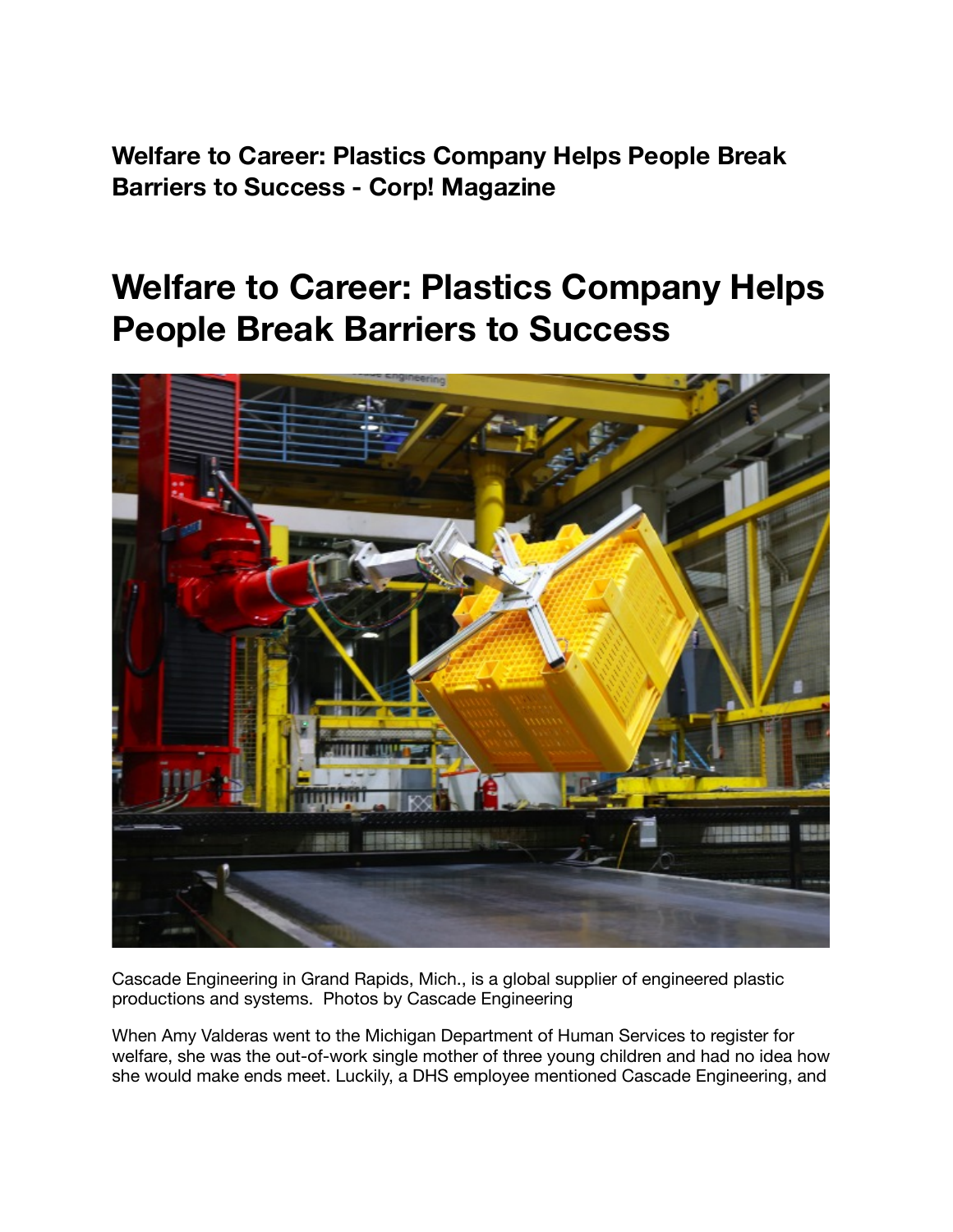Valderas had the courage to call the company in search of a job.

Sixteen years later, Valderas is training others at Cascade's 33rd Street plant in Grand Rapids, and she's a Level C employee, meaning she earns the top level of income possible for her job. Two of her children are college graduates, and Valderas is a proud homeowner whose children have said, "It's because of you, Mom."

"I tell them, 'You can do it all. You just have to put everything in order,'" says Valderas.



Amy Valderas has built a career and life with Cascade Engineering.

This employee's ascension from welfare recipient to workplace leader with longevity at the same company in Grand Rapids, Mich., was not an accident. In fact, since 1999, Cascade Engineering's Welfare to Career program has guided some 800 individuals off welfare and into meaningful, thriving careers.

According to the U.S. Census Bureau, 15 percent of the population, or 46.5 million people, lived below the poverty level in 2012, the latest year for statistics. Of that, 10.6 million are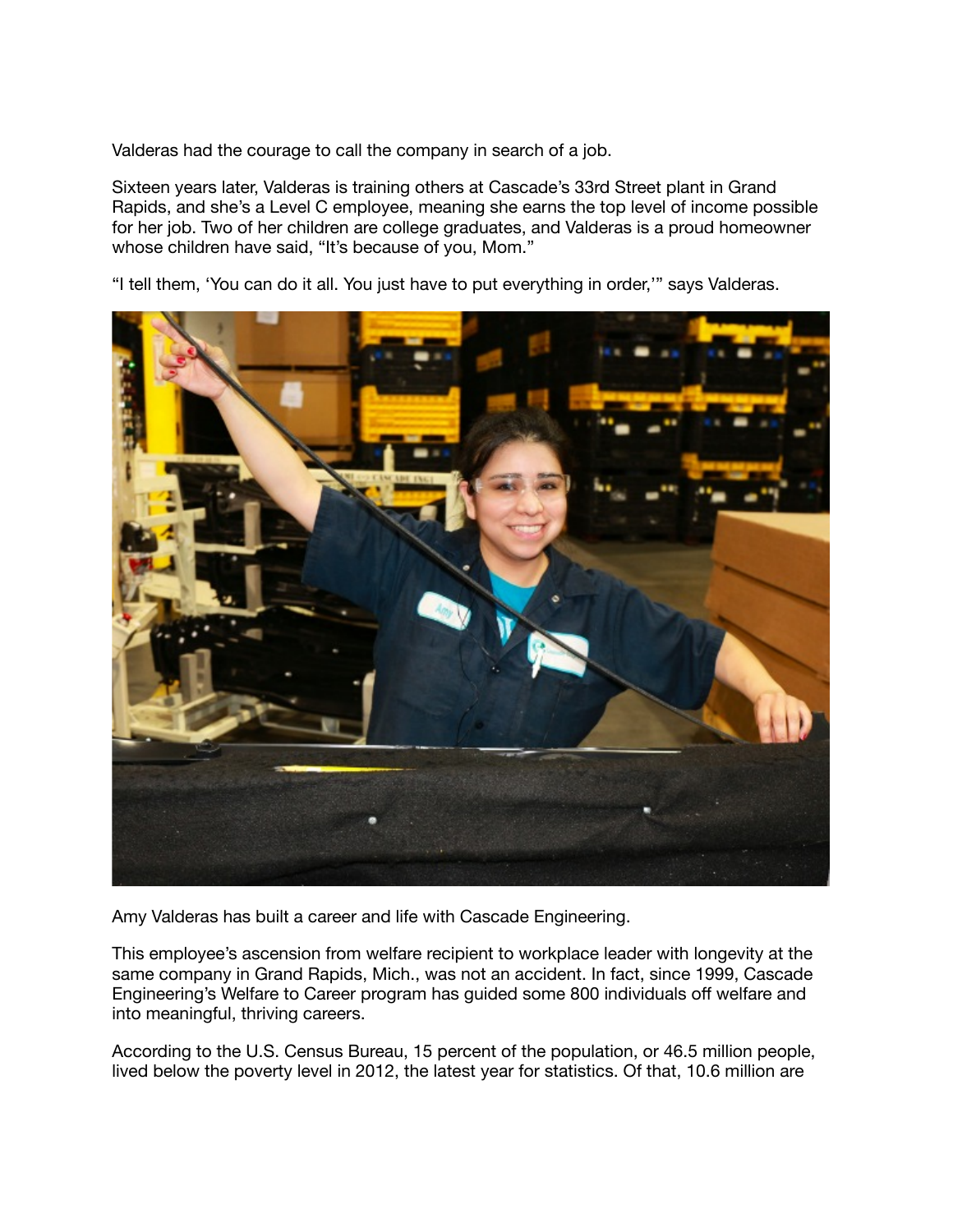known as "the working poor" – people whose education or training level have kept them from achieving gainful employment that will adequately fund their lives. There are a disproportionate number of women, Hispanics and African-Americans among the working poor, the research shows.



Founder Fred Keller talks to workers in one of the company's town hall meetings.

Cascade Engineering, founded by Fred Keller in 1973, had a mission to build an organization that could be successful and create an environment in which people enjoyed work. Its Welfare to Career program is one of the components of that environment, and, as a result, it contributes to engaged employees and employee retention.

Cascade, a global provider of engineered plastics systems and components, was named a Best and Brightest Sustainable Company in late 2015. As one of the largest certified "B" corporations in the world, Cascade Engineering is a nationally recognized proponent of sustainable business practices that emphasize the key role business can play in building financial, social and environmental capital.